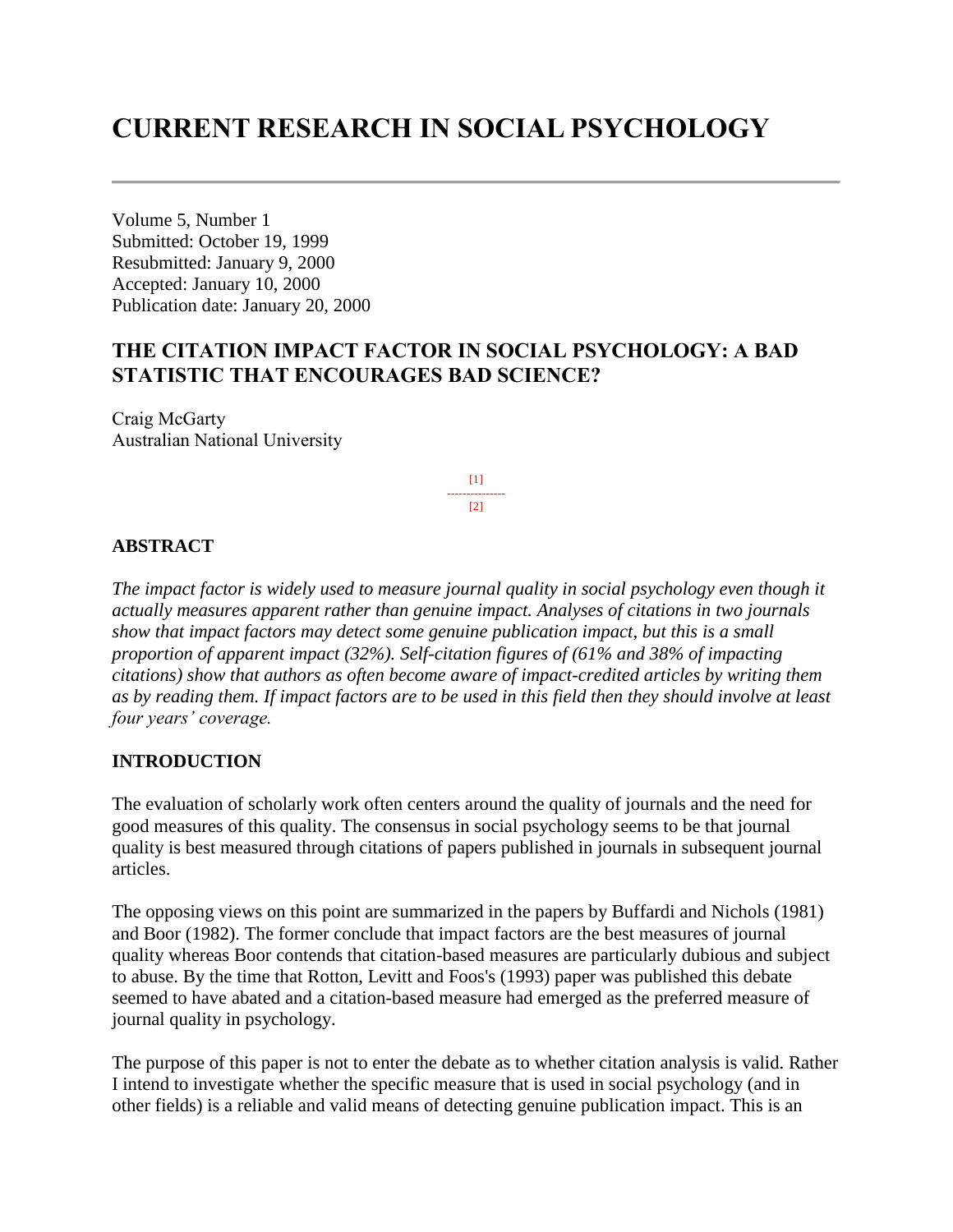interesting question because the research practices of scientists and the publication procedures of their journals vary from field to field. These factors may interact to render a measure appropriate or inappropriate for a particular field. We cannot assume that because a measure may be suitable for internal medicine or particle physics that it is appropriate for our own field.

> [2] --------------- [3]

In most scientific disciplines and sub-disciplines the formal rankings are based on the ubiquitous Journal Citation Reports provided by the Institute of Scientific Information (ISI) (e.g., from the Social Sciences Citation Index).

Many authors and editors spend much time considering these figures and the newsletters of the Society of Personality and Social Psychology (1997) and the European Association for Experimental Social Psychology (1998) both carry recent analyses of these statistics so that members of these societies can track the progress of their society's flagship journal too (see also Spears', 1998, *British Journal of Social Psychology* editorial in which he notes the rise in that journal's impact but also alludes to doubts about the meaning of impact factors). Impact figures are also used by universities for tenure, appointment, and promotion decisions; granting bodies assessing research funding applications; and by libraries for deciding which journals to stock. It is worth noting that the publications page of the SPSP web-site describes PSPB as "a monthly journal that is now ranked as the second-most cited social psychology journal according to the Social Science Citation Index" (URL http://www.spsp.org/spsp/pubs.htm February 23, 1999). This claim can be challenged on some technical grounds but it does serve to illustrate that impact factors are recognized as a basis for journal rankings in this field.

The supporting literature provided by the ISI (Garfield, 1994) recommends that the impact factor "should be used with informed peer review". One purpose of this paper is to facilitate the development of well-informed views in the field.

The impact factor is based on the number of citations in a given calendar year (by papers published in all journals in that year) of papers published in the two preceding years in a particular journal divided by the total number of papers published in that journal in those two years. Thus the 1998 impact factor for a journal such as Personality and Social Psychology Bulletin (PSPB) involves all of the 1998 citations from all articles in the ISI database of 1996 and 1997 publications in PSPB divided by the number of articles published in PSPB in those two years. This yields a mean impact factor which allows comparisons of journals in the personality and social psychology journal set (which is defined by the ISI). Once these impact factors are obtained the journals are ranked from highest to lowest.



Most of the journals in the personality and social psychology journal set regularly have mean impact factors of less than 1.0. This implies that according to the measure most articles published in these journals have no impact. It also raises the question of whether the mean should be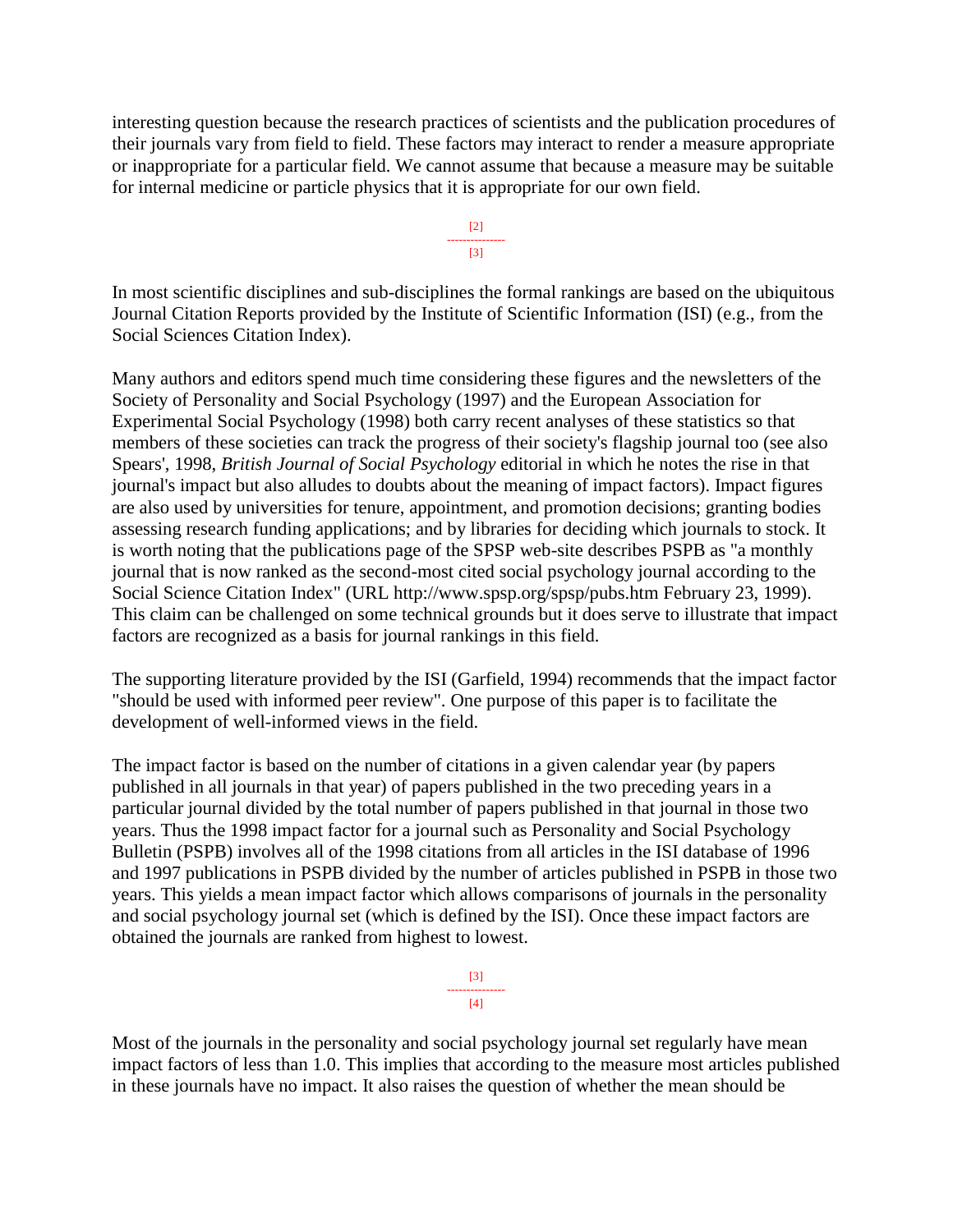selected as the appropriate measure of central tendency under conditions where the distribution is so obviously skewed.

The impact factor has been favored by many because of its objective nature (but see Boor, 1982), but even if objectivity contributes to reliability such high reliability is no substitute for validity. The problems with the validity of the impact factor that I wish to address relate primarily to the two year time in relation to the methods by which authors actually learn about the papers they cite. Papers published in 1998 will tend to be conceived and written at some time earlier than 1998. This necessarily means that some proportion of the research published in 1996 and 1997 was not available to authors in published form at the time they wrote papers published in 1998. The impact factor is thus a misleading statistic because it cannot detect genuine impact where that impact takes much more than two years to express. Reedijk (1998) cites forthcoming research by Moed, van Leeuwen and Reedijk which shows that rankings of journals in chemistry can change dramatically when a time period longer than two years is selected.

I distinguish here between three potential sources of contributions to apparent impact:

- 1. Author self-citation
- 2. Late and pre-publication impact
- 3. Genuine impact

I use the term "author self-citation" to refer to any citation of a paper written by any author of the citing paper.

#### [4] --------------- [5]

Late and pre-publication impact refers to the citation of work that has been published after the citing paper was submitted for publication. If authors cite papers that are published after their own papers are written we can conclude that they became aware of the paper at a late stage of their research, or that they were aware of the paper in preprint form. Both of these possibilities are problematic for assessing journal impact. If the authors have become aware of the paper at a late stage then it is impossible that the paper could have been highly influential in the original conception of the research. However, even where these late citations do reflect important influences it cannot be argued that the cited work has been influential by virtue of its publication in the journal.

One response might be that prepublication impact is an important part of research in this (and other) fields: if the impact factor captures this then that is a good thing. However, the impact factor is actually a poor measure of prepublication impact. Same-year citations and "in press" publications are excluded from impact factors. A January 1999 paper cited in a December 1999 article would not be credited with impact.

The key variable for assessing the impact factor is the publication lag time. The lag I focus on involves the time between receipt of a manuscript at a journal and its publication. This lag places a shutter over the window of opportunity for a paper to reflect the impact of the recently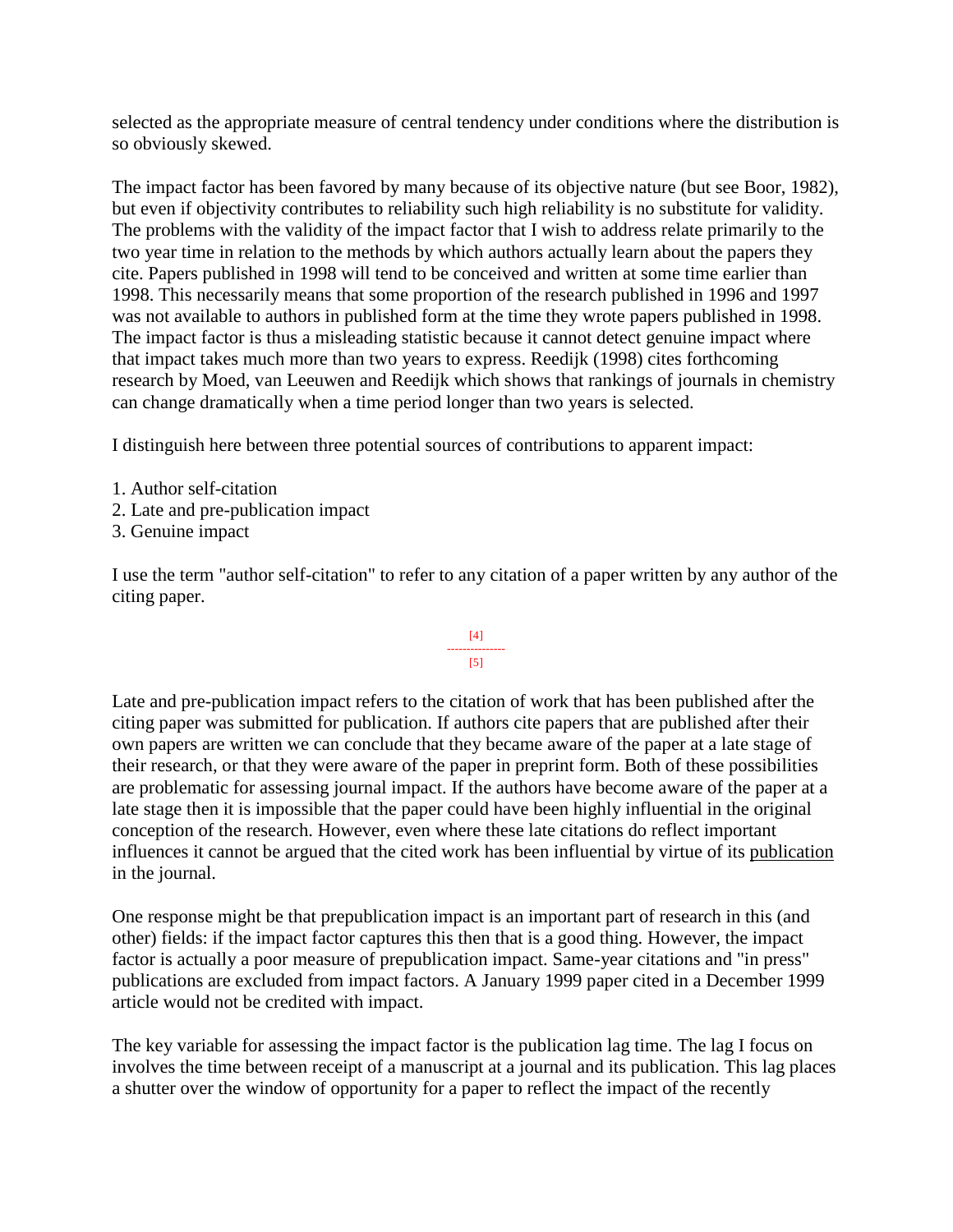published literature. If the shutter is too wide then it necessarily follows that impact factors must measure something other than genuine publication impact. This problem is most pronounced where the impact factor is not able to detect instances of genuine impact.

To consider the validity of the impact factor for some typical personality and social psychology journals I conducted an analysis of the 1998 volumes of two journals: Personality and Social Psychology Bulletin and the European Journal of Social Psychology (EJSP). I am not addressing the impact of these two journals but their contributions to impact and their ability to detect potentially genuine publication impact. The logic is if we understand what contributes to impact in this field we will be better able to assess the appropriateness of the impact factor.

> [5] --------------- [6]

I addressed the following questions:

1. What proportion of the literature is unavailable to authors in published form at the time of manuscript submission? That is, how large is the citation shutter?

2. How much apparent impact is actually author self-citation or late/ prepublication impact?

3. How sensitive is the impact factor to genuine publication impact?

# **DATA**

Data were recorded manually for every article published in 1998 in the Personality and Social Psychology Bulletin (Volume 24) and the European Journal of Social Psychology (Volume 28).

The following data were recorded:

1. Manuscript reception date (averaged to the 15th day of the month).

2. Manuscript acceptance date (averaged to the 15th day of the month). No receipt or acceptance date was given for one EJSP paper.

- 3. The publication date (assumed to be the 1st day of the month).
- 4. The number of citations of 1996 journal articles.
- 5. The number of citations of 1997 journal articles.

6. The number of citations of 1996 and 1997 journal articles written by any author of the citing work (i.e., self-citations).

7. The number of citations of 1996 and 1997 papers that could (generously) have been interpreted to have been published before the citing work was received.

From these data the following variables were calculated:

8. The lag in days between receipt and publication.

9. Citation shutter: the proportion of the literature between January 1996 and December 1997 that was not available to the author in published form at the time they sent their paper to the journal (assuming that the proportion of articles published is constant over any two year period).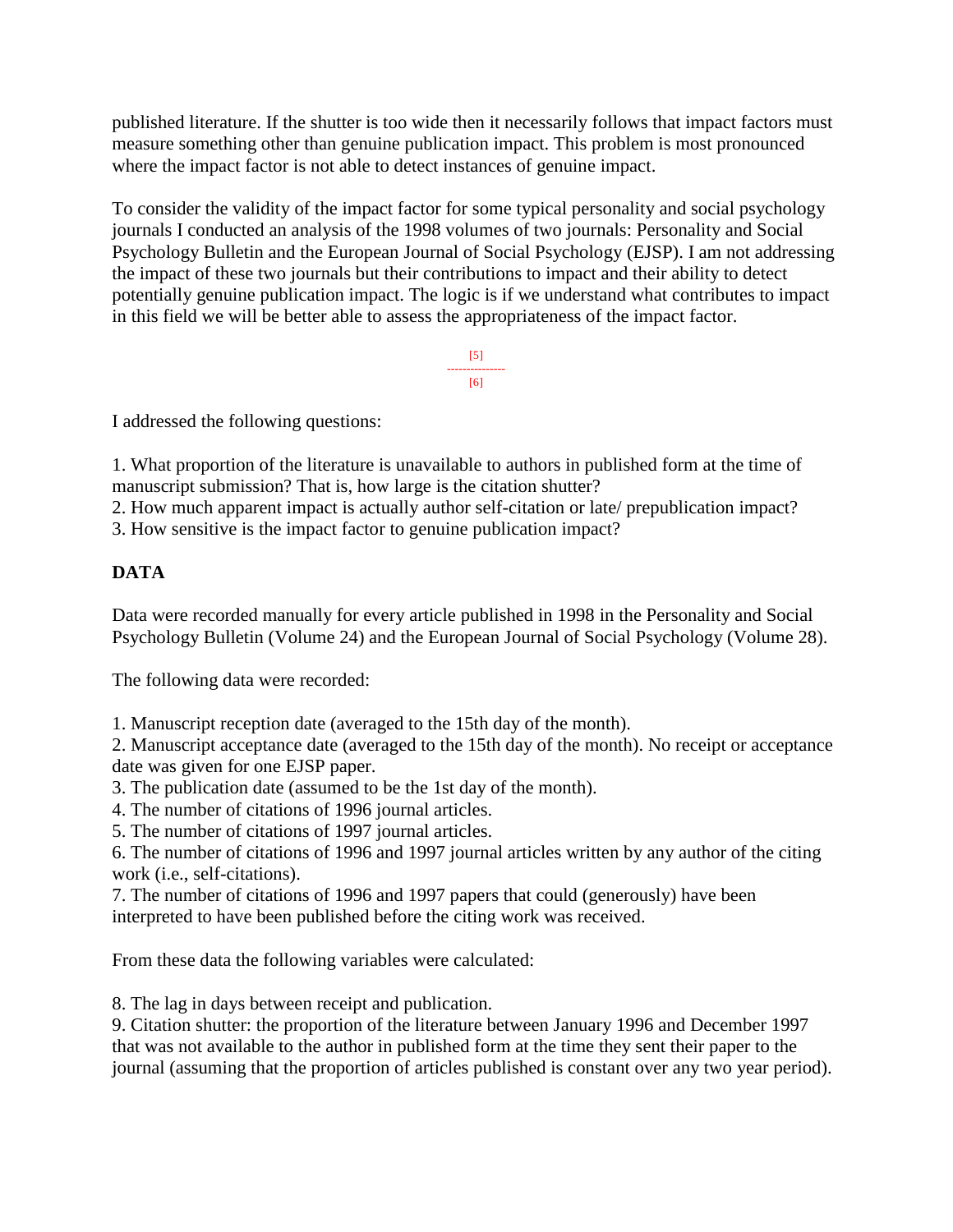#### [6] --------------- [7]

#### **RESULTS**

The 10th, 25th, 75th and 90th percentiles of the variables are shown in Table 1 for PSPB and in Table 2 for EJSP. Some of the variables have approximately normal distributions so their means and standard deviations are also shown.

One of the interesting features apparent from the tables is that a sizeable proportion of papers make no contribution to impact. In fact, 16% (17 out of 105) of papers in PSPB and 31.7% (19 out of 60) in EJSP have no 1996 or 1997 journal article citations. The standard (two year) impact factor treats these papers as having no attributable intellectual ancestry. It is also worth noting that more than 10% of the papers published in 1998 were received before the 1996-1997 survey period began.

|           | <b>Citations</b> |      |              |             |      |             |
|-----------|------------------|------|--------------|-------------|------|-------------|
|           | 1996             | 1997 | <b>Total</b> | <b>Self</b> | Late | <b>PGPI</b> |
| Mean      | 1.65             | 0.82 | 2.47         | 0.93        | 0.72 | 0.81        |
| <b>SD</b> | 1.61             | 1.10 | 2.03         | 1.23        | 1.30 | 1.14        |
| 10%       | $0.0\,$          | 0.0  | 0.0          | 0.0         | 0.0  | 0.0         |
| 25%       | 0.5              | 0.0  | 1.0          | 0.0         | 0.0  | 0.0         |
| 50%       | 1.0              | 1.0  | 2.0          | 1.0         | 0.0  | 0.0         |
| 75%       | 3.0              | 1.0  | 3.5          | 1.0         | 1.0  | 1.0         |
| 90%       | 4.0              | 2.0  | 5.4          | 2.0         | 2.0  | 3.0         |

#### **Table 1. Citation and lag statistics for Personality and Social Psychology Bulletin (1998)**

[7] --------------- [8]

|           |           | <b>Lag Statistics</b> |        |                |  |  |  |
|-----------|-----------|-----------------------|--------|----------------|--|--|--|
|           | Receipt   | Accept                | Lag    | <b>Shutter</b> |  |  |  |
| Mean      | ---       | ---                   | 695.36 | 530.47         |  |  |  |
| <b>SD</b> | ---       | ---                   | 162.62 | 186.52         |  |  |  |
| 10%       | Oct. 1995 | Feb. 1997             | 504.00 | 296.40         |  |  |  |
| 25%       | Apr. 1996 | Apr. 1997             | 594.00 | 412.00         |  |  |  |
| 50%       | Aug. 1996 | Aug. 1997             | 655.00 | 504.00         |  |  |  |
| 75%       | Nov. 1996 | Oct. 1997             | 777.00 | 626.00         |  |  |  |
| 90%       | Mar. 1997 | Nov. 1997             | 929.80 | 809.00         |  |  |  |

Notes: 1996 and 1997 citations sum to Total (as do Self, Late and PGPI). Self= Self-citations.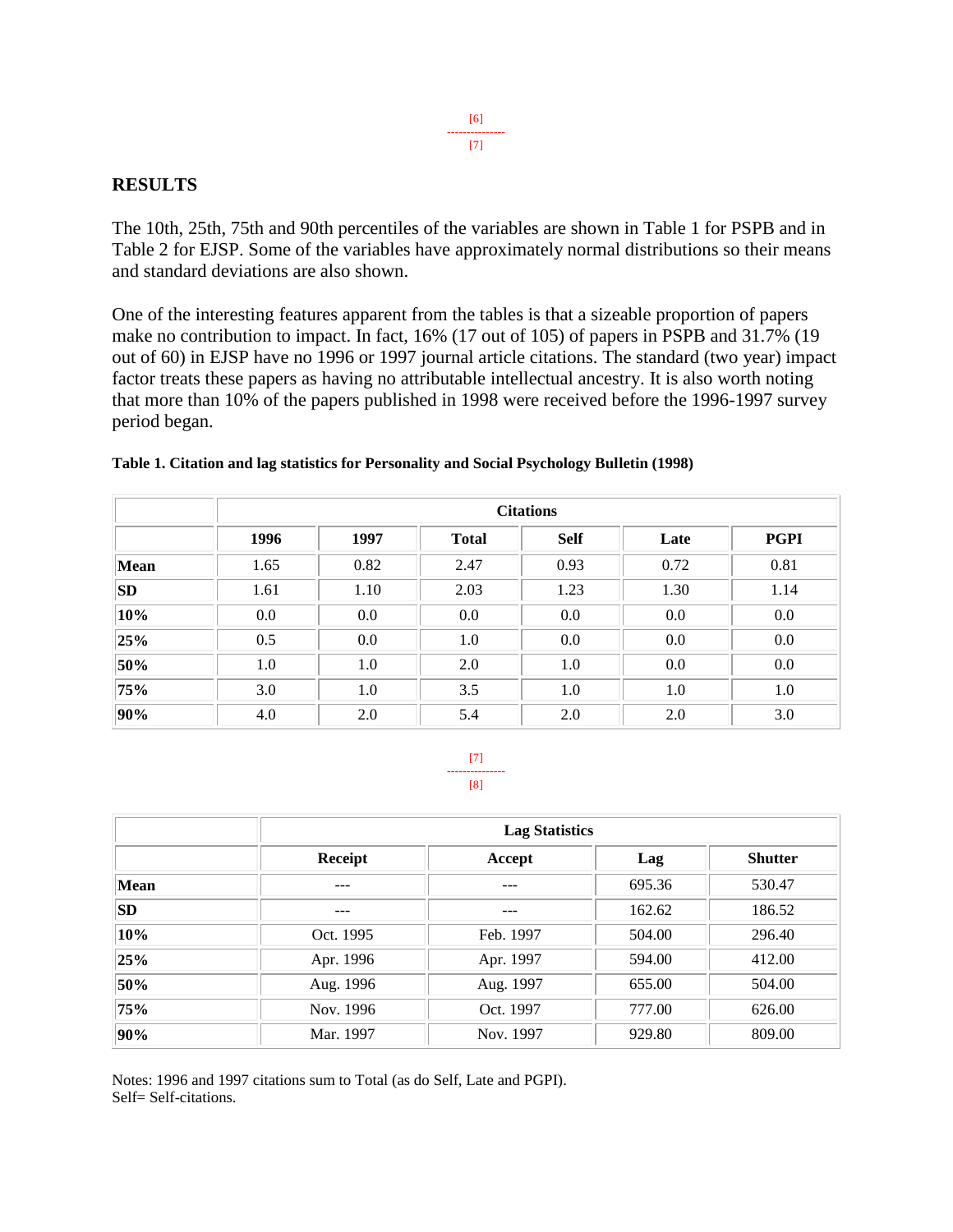Late = Citations of articles published after manuscript reception.

PGPI = Potentially Genuine Publication Impact (Total-Self-Late).

Receipt = Month of reception.

Accept = Month of acceptance.

 $Lag = Time$  in days between reception and publication.

Shutter = Number of days before Jan 1 1998 that the paper was being processed by the journal.

[8] --------------- [9]

#### **Table 2. Citation and lag statistics for European Journal of Social Psychology (1998)**

|           | <b>Citations</b> |      |              |             |      |             |
|-----------|------------------|------|--------------|-------------|------|-------------|
|           | 1996             | 1997 | <b>Total</b> | <b>Self</b> | Late | <b>PGPI</b> |
| Mean      | 1.00             | 0.38 | 1.38         | 0.85        | 0.10 | 0.43        |
| <b>SD</b> | 1.39             | 0.64 | 1.56         | 1.18        | 0.35 | 0.65        |
| 10%       | $0.0\,$          | 0.0  | 0.0          | 0.0         | 0.0  | 0.0         |
| 25%       | $0.0\,$          | 0.0  | 0.0          | 0.0         | 0.0  | 0.0         |
| 50%       | 1.0              | 0.0  | 1.0          | 0.0         | 0.0  | 0.0         |
| 75%       | 1.0              | 1.0  | 2.0          | 1.0         | 0.0  | 1.0         |
| 90%       | 3.0              | 1.0  | 3.0          | 2.9         | 0.0  | 1.0         |

|           | <b>Lag Statistics</b> |           |        |                |  |  |
|-----------|-----------------------|-----------|--------|----------------|--|--|
|           | Receipt               | Accept    | Lag    | <b>Shutter</b> |  |  |
| Mean      | ---                   | $- - -$   | 652.95 | 501.42         |  |  |
| <b>SD</b> | ---                   | $- - -$   | 168.45 | 193.45         |  |  |
| 10%       | Dec. 1995             | Nov. 1996 | 501.00 | 292.00         |  |  |
| 25%       | Apr. 1996             | Jan. 1997 | 563.00 | 382.00         |  |  |
| 50%       | Sep. 1996             | Jun. 1997 | 624.00 | 473.00         |  |  |
| 75%       | Dec. 1996             | Oct. 1997 | 746.00 | 626.00         |  |  |
| 90%       | Mar. 1997             | Dec. 1997 | 900.00 | 748.00         |  |  |

[9] ---------------

[10]

1. What proportion of the cited literature is unavailable at the time of publication of citing works?

The answer to the first question rests on the analysis of the citation shutter. For PSPB the median citation shutter is 504 days and for EJSP it is 473 days. Converting these to percentages: the period unavailable for prior impact for a typical paper is 68.9% and 64.7% of the total period surveyed. In other words, for the typical paper at submission time two thirds of the literature that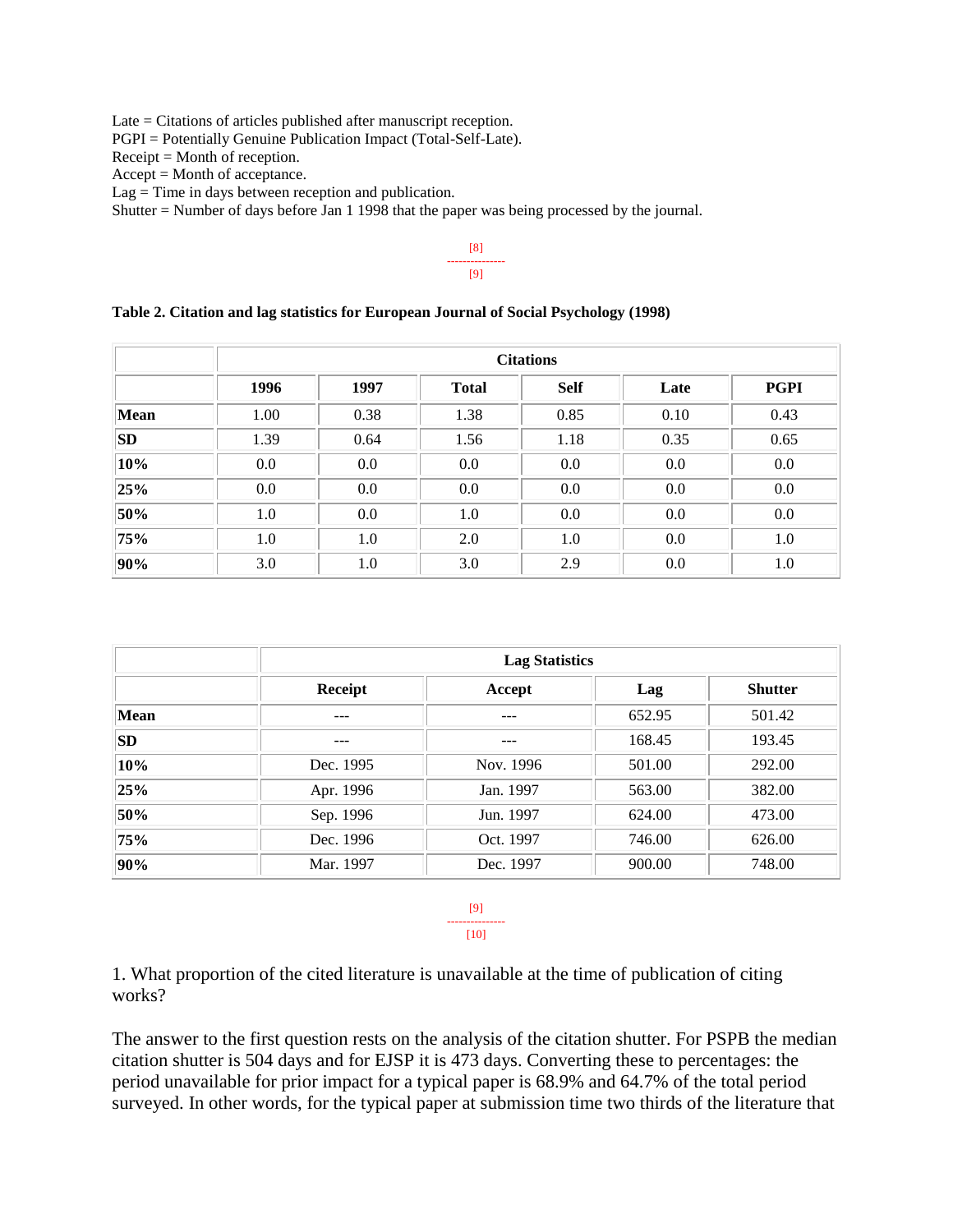could have an impact was yet to be published. Moreover, 90% of papers in both journals had a shutter of more than 290 days. This means at least 40% of the literature was unavailable in published form. This implies that where this unpublished literature was cited it must have been self, late or prepublication impact.

2. How much of the apparent impact of journals is due to self-citation or late/ prepublication impact?

The incidences of self-citation in the two journals are 98 from 259 (37.8% for PSPB) and 51 from 83 (61.4% for EJSP). We can thus conclude that a very large proportion of apparent impact in these journals involves self-citation.

The contribution of late and prepublication impact can be estimated by considering the percentage of citations (excluding self-citations) of papers published after the citing paper was submitted. This was 29% for PSPB (76 out of 259) and 7% (6 out of 83) for EJSP.

The balance of these two figures gives the proportion of citations that cannot be excluded from the category of impact by virtue of journal publication. I term this figure potentially genuine publication impact (PGPI). In PSPB 85 out of 259 (32.8%) impact-credited citations fell into this category (of which approximately 50 were in personality and social psychology journals as defined by the ISI). In EJSP 26 (32%) impact-credited citations could be classed as PGPI. In other words, the maximum plausible figure for publication impact on the original submitted version of the paper in the publishing journal is around a third of the total for both journals. This figure is actually an upper bound nevertheless we cannot rule out the existence of some genuine publication impact. Having said that, the median potentially genuine publication impact per article is 0.0 for both journals.

> [10] --------------- [11]

3. How sensitive is the impact factor to genuine publication impact?

Given the low upper bound for genuine publication impact it is worth considering the ability of the impact factor to detect genuine impact on publications in these journals. To address this matter we can consider the window of opportunity for the average paper to be cited.

Thus, let us imagine a paper published in a social psychology journal on July 1 1996. Excluding impact that the paper may achieve through preprint circulation the window of opportunity for the paper to contribute to impact is January 1997 to December 1998. How long does the reader have to conceive, execute, and write up this research and get it to the journal in order for it to be credited as impact?

The paper's impact will be assessed in 1997 and 1998 and will contribute to the journal's impact factor in those years. Assuming that there is space for the citing paper in the last issue of each journal in 1998 there are about 880 days available for the original paper to have detected impact.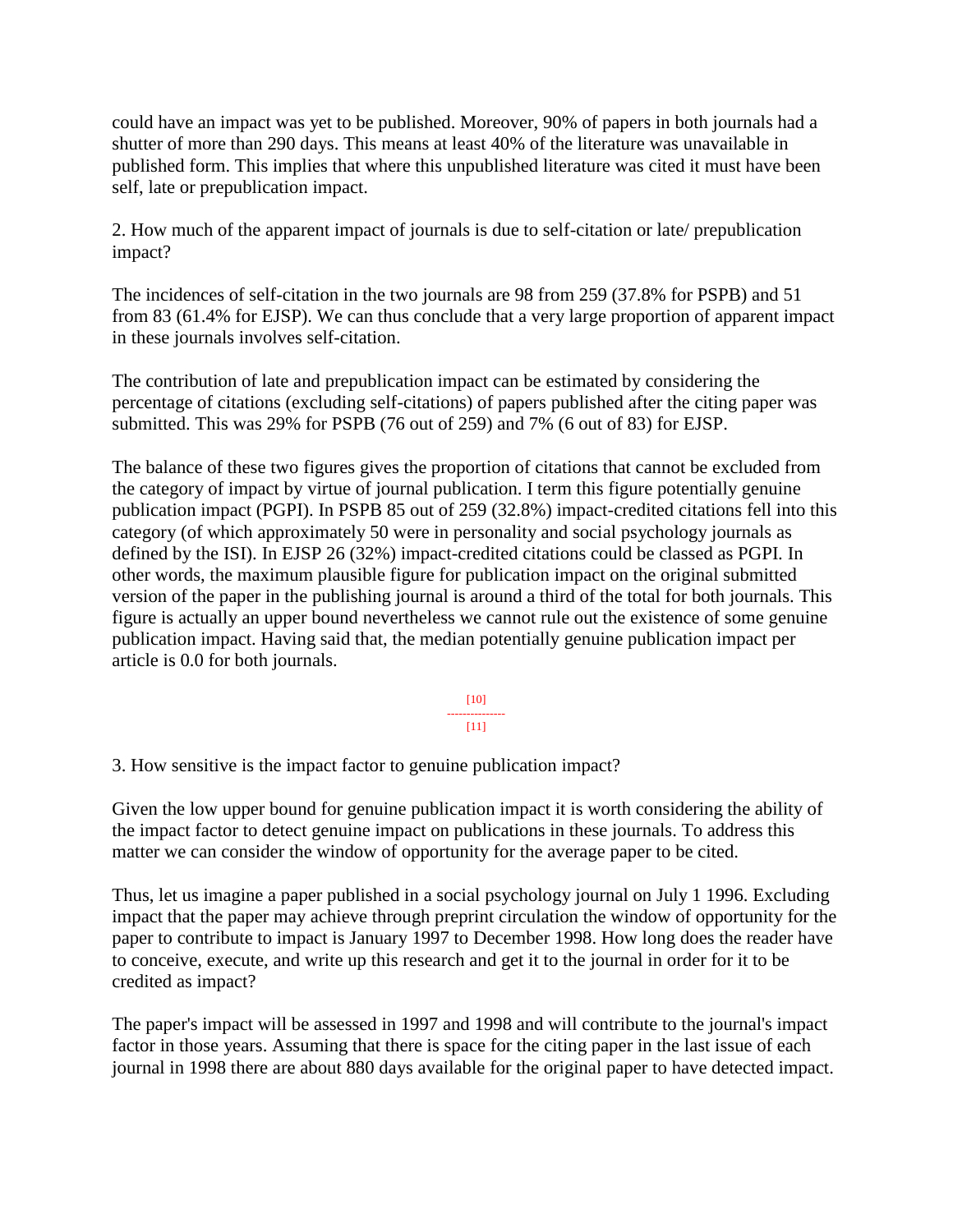Removing the median receipt-publication lag times of 655 days for PSPB and 624 days for EJSP leaves 225 and 256 days respectively.

Thus, in order for the average paper to be expected to have genuine publication impact with average processing times the citing manuscripts should be delivered to the journal within nine months of the impacting publication date. For long papers in social psychology requiring complex research there is therefore little prospect of genuine significant publication impact being detected in these journals especially for papers published late in the survey period.

### **DISCUSSION**

The results can be easily summarized. For these two journals a large proportion of the literature for which impact is assessed was not available to submitting authors of 1998 papers in published form. A noticeable minority of the papers made no contribution to impact. That is, they cited no 1996 and 1997 journal articles. For the purpose of the two year impact factors these papers simply do not exist.

> [11] ---------------  $[12]$

The figures show that a very large proportion of 1996 and 1997 citations involved self-citation or late/prepublication impact. Only a minority of citations could be regarded as plausible examples of genuine publication impact. Finally, the journals analyzed appeared to have a very limited ability to detect genuine and significant publication impact with the standard two year impact factor.

One response to these observations might be that the "problem" lies with journal publication lag times and the self-citation practices of authors. This reflects a stark misunderstanding. The impact factor is intended to be a performance measure. If journals in this field have long publication lags, or authors commonly cite their own recent work, then the performance measure should take account of these realities.

Despite the high levels of self-citation there is nothing necessarily wrong with (or unusual about) the two journals selected or their contributors. Self-citation does inflate impact factors but that does not mean that self-citation is, in general, a bad thing. If there were no recent self-citations the task of those who seek to assess the quality of journals would be easier, but the task of readers to make important connections in the literature would be more difficult. Journals are published for the benefit of scholars and not quality assessors.

A key practical detail in considering the prevalence of recent self-citation is that authors can only cite (accurately) recent papers of which they know the full reference details. They are more likely to know these precise details for their own work. I suspect that the relatively long lag times of the journals analyzed actually create the conditions for self-citation to be so highly represented in the impact factors. Furthermore, the differences between the two journals (shown most dramatically in the levels of self-citation and late/ prepublication) may rest in the longer acceptance-publication lag of EJSP (during this lag genuine publication impact would be zero in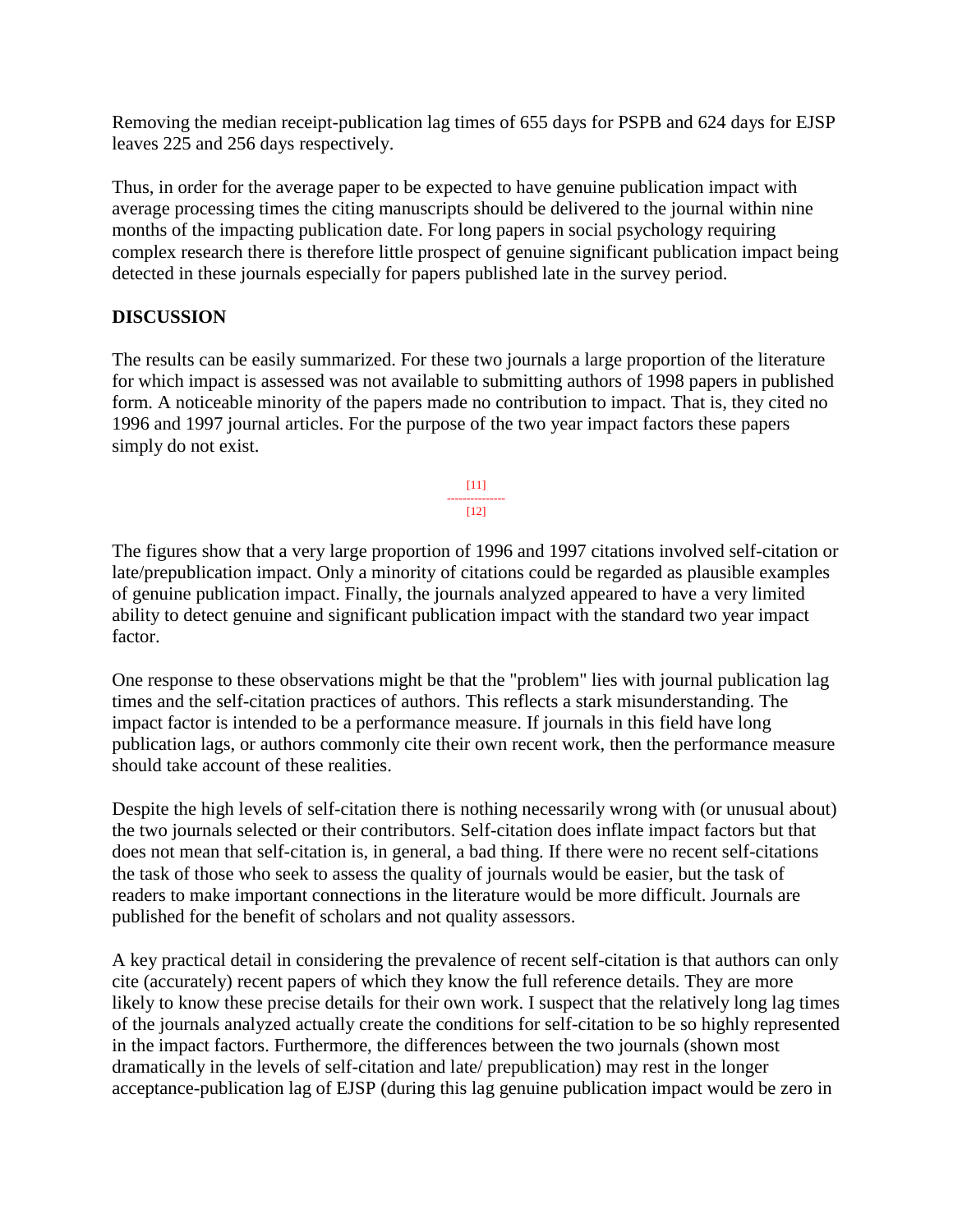most cases). It is also worth noting that self-citation is not more prevalent in the EJSP than PSPB in absolute terms (means of 0.83 and 0.98 self-citations per article respectively). The difference between the journals lies in the fact that self-citation is a much higher proportion of the total number of impact-credited citations for EJSP than PSPB.

> [12] ---------------  $[13]$

It might be argued that if researchers intended to use a statistic which appeared so indefensible for the purpose of measuring psychological variables we could only hope that they would be quickly disabused of this plan by their critics. That social psychology journals can be ranked on the basis of such a statistic may therefore seem alarming.

Such a reaction may, however, be slightly overstated. Despite the inadequacy of the measure there may be a sizeable correlation between the rankings produced by impact factors and the actual quality of journals. This may be because high impact factors have served to enhance the reputation of certain journals over time. It is possible for a measure to contain systematic bias and still be useful for comparisons or rankings.

Nevertheless there are still large problems with the measure. First, distortion of such impact factors is relatively easy to achieve. The total number of citations that contribute to the impact factors of these journals is not large. A journal such as PSPB that publishes 200 papers in two years needs 300 citations of these papers to obtain an impact factor of 1.5. Given that the average number of references in a paper is around 50 the capacity of a single paper (or set of papers by members of a research group) to have an appreciable affect on these totals is considerable.

Second, given the prevalence of author self-citations there is also a premium for journals to publish the work of authors who cite their own work, or who work in close connection with other research groups. If a paper contains many current self-citations then there may be a good chance that the new paper will in turn be cited by those authors' subsequent (i.e., simultaneous) papers.

I have two pressing concerns that apply even if we rule out the prospect of deliberate distortion by authors or editors. The first is that by using the standard impact factor it is virtually impossible for the published literature to have genuine and significant publication impact on empirical research that involves longitudinal studies, cross-cultural studies, complex experimental field studies, or, new applications for research funding. All of these types of research take more than a year to produce manuscripts. This means that the areas of social psychology that do provide detectable contributions to genuine publication impact will be an extremely biased sub-set of the field. If published research does not inspire research that is relatively quick to do, it will tend to have no (detected) impact at all. Thus, given that we accept that cross-cultural and longitudinal studies are important parts of our field, and their prevalence varies between journals we must conclude that the bias in the measure is problematic. These problems are compounded if the impact factor has the effect as productivity measures can (see Pritchard, 1992) of changing the value and therefore nature of contributions in our field.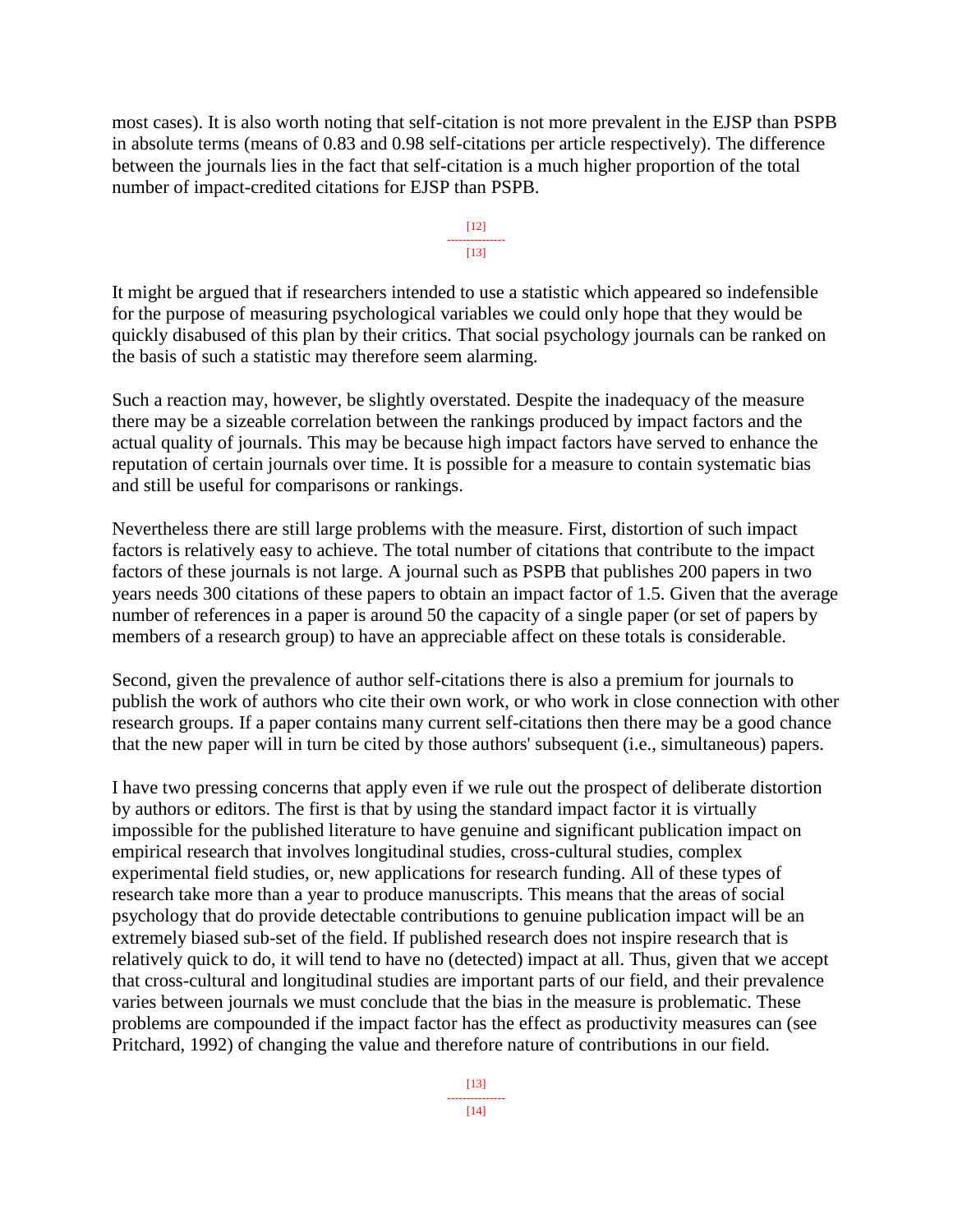The second concern is that the impact factor is also used (unwisely) to rank journals across the social sciences and within psychology. Unless lag times and citation practices are the same in those other fields comparisons between the fields based on the impact factor will inevitably involve serious distortions.

The two year impact factor is an inappropriately short time period to assess genuine publication impact in personality and social psychology. If impact factors are to be used then they may be more valid if they are calculated over at least a four year period. This would even up perturbations created in single years and also incorporate more genuine impact.

In conclusion, it is worth asking how social psychology found itself to be using a poor measure for assessing a matter that is so important to so many of its practitioners. Haslam and McGarty (1998, in press) have argued that scientific practices can be understood as a process of uncertainty management. In psychology uncertainty is customarily dealt with by measuring statistical uncertainty and reducing methodological. Various other forms of uncertainty are frequently banished from formal consideration in the pages of journals and textbooks. Thus, uncertainty that arises from controversial questions involving political and societal matters which might be embarrassing for the field are frequently swept aside. The impact factor is attractive because its seemingly objective nature and the independent status of the statistic's author (the Institute for Scientific Information) prevents many doubts from ever being formed (thereby banishing uncertainty). The two year impact factor clearly favors journals which publish work by authors who cite their own forthcoming work and who are geographically situated to make their work readily available in preprint form. The measure punishes journals which publish the work of authors who do not have membership of these invisible colleges and is virtually incapable of detecting genuine impact. It is not just a bad measure it is an invitation to do bad science.

> [14] --------------- [15]

## **REFERENCES**

Boor, M. (1982). "The citation impact factor: Another dubious index of journal quality." *American Psychologist*, 37:975-977.

Buffardi, L. C., & Nichols, J. A. (1981). "Citation impact, acceptance rate, and APA journals." *American Psychologist*, 36:1,453-1,456.

European Bulletin of Social Psychology, (1998) 10:2-7. *European Journal of Social Psychology.*

Garfield, E. J. (1994). "The impact factor." *Current Contents*, 29:3-5.

Haslam, S. A. & McGarty, C. (1998). *Doing psychology: An introduction to research methodology and statistics*. London: SAGE.